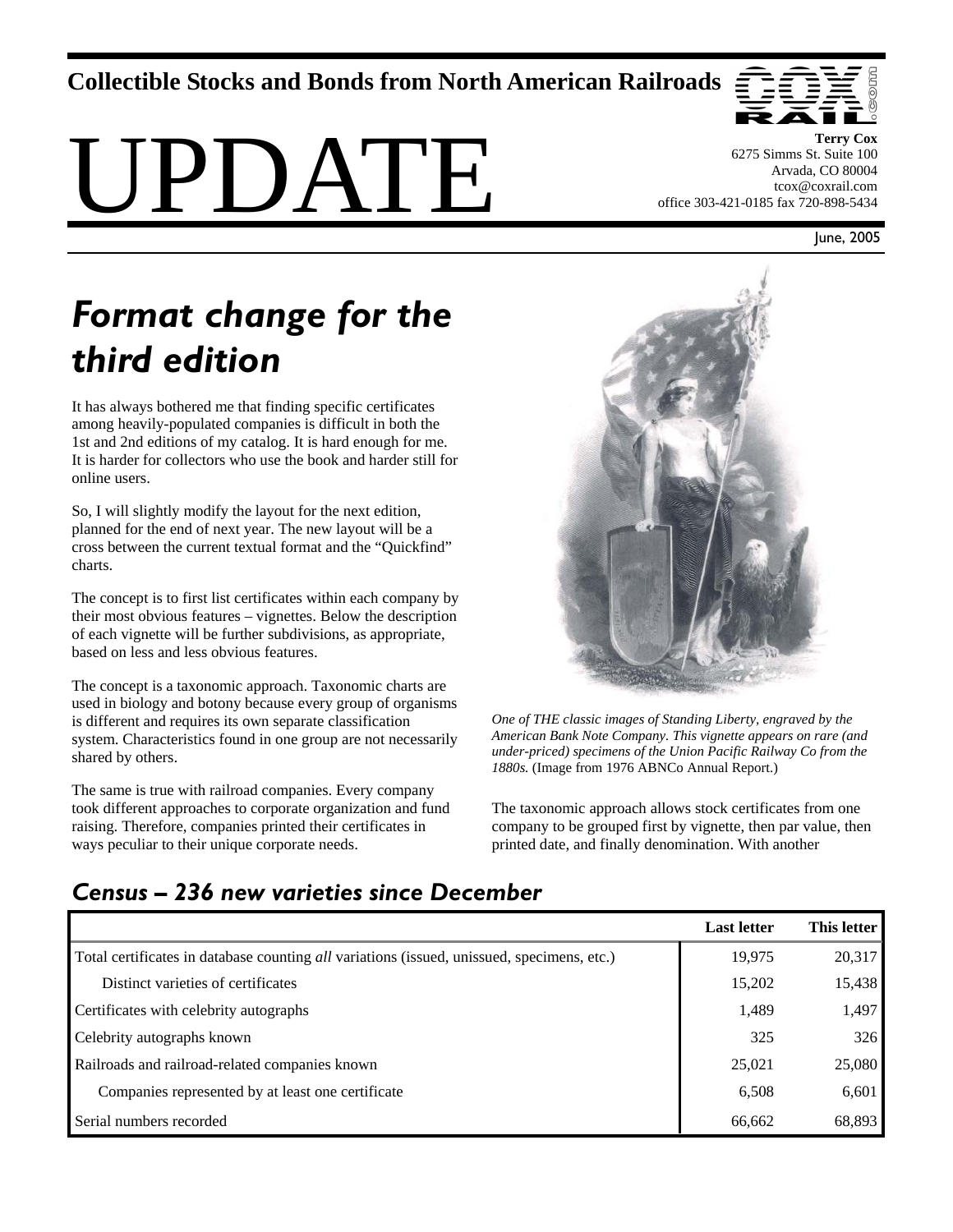### *Contributors since Dec, 2004*

David Adams Gregory Alexander Vern Alexander Gene Beam Hans Beex Bernd Bieger Eric Boreham Charles Bradley Günter Brückner Elyn Byrd Oliver Clemons Claude Coquelz Ed Costanza Joe DeChristofaro Robert Estler Lawrence Falater Heinz Frei George Friedman Frank Hammelbacher Kenneth Holter Chris King Bob Kluge William Knadler Franky Leeuwerck Coleman Leifer Edward Lewis Aspesi Luca John Mallinson John Martin Pierre Mertzeisen Horst Nakonz Mike Nicholson Bob Patetta Steve Rippon William Schooley Chuck Tarnoski Sam Withers Martin Zanke

#### **Catalogs, auctions, sales, web sites**

Freunde Historisher Wertpapiere Historisches Wertpapierehaus Eric Jackson George LaBarre Galleries, Inc. David Beach R.M. Smythe, Inc. Scripophily.com Scott Winslow Associates

company, a better approach will be to array certificates first by vignette, then printer, then paper color. The variations are enormous.

Don't jump to conclusions. This will **not** be a radical change. The information will not change. Numbers will stay the same. Rather, it will be a slightly different organizational structure that will allow readers to find items quicker and more reliably.

See an example of the new layout at **http://www.coxrail.com/2006.pdf**. The example shows all certificates from the New York Central, the most heavily-populated company in the database.

Switching to the new scheme will take six to eight months, requiring a rewrite of every description in the database. So far, I have about 10% finished. The new layout allows for



*View of the Niagara River Gorge, replete with a RAINBOW! below the falls. This 2" tall vignette was engraved by Rawdon Wright & Hatch. It appears on New-York Central Rail Road Company bonds from 1853.* 

cleaner, less redundant descriptions. In the last edition, there were thousands of listings that started with "same, but…" or "same as …". All those descriptions will become obsolete.

The new layout will create substantial space savings among heavily populated companies. It is too early to be sure, but on average, it appears the overall space occupied by each certificate description will drop slightly.



*An ever-popular image of a steam locomotive approaching trackworkers. Eleven people are visible, including the driver in a horse-drawn buggy in the left distance. This vignette is from 1907 bonds of The Michigan Central Railroad Company, engraved by American Bank Note Co.*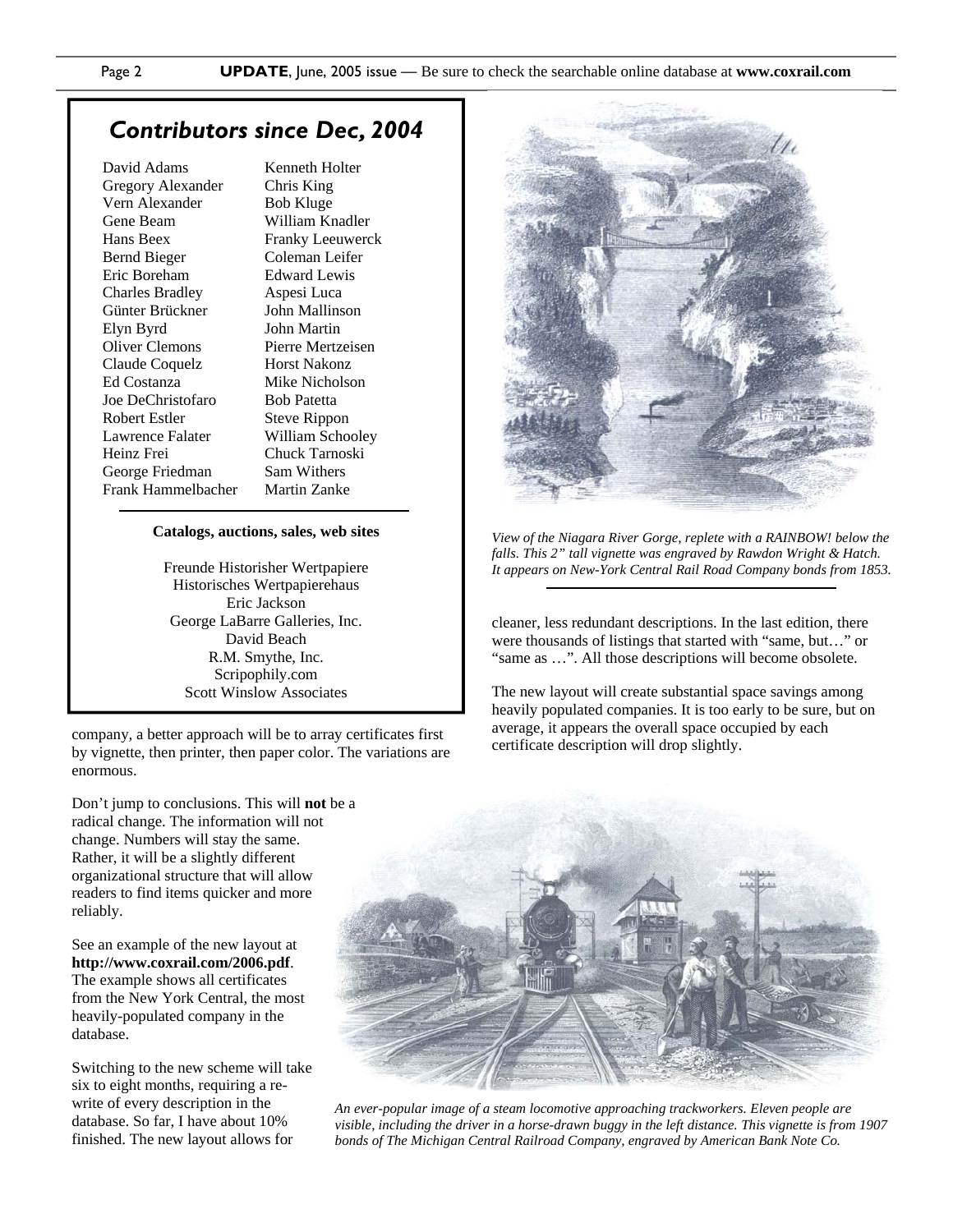## *Lack of time forcing changes*

There was no newsletter last quarter, mainly because of time. Most of my regular contributors know that my lack of time has become an extreme concern. You know it's bad when I can't even find time to write the newsletter.

I receive so many inquiries and contributions that I have had to make adjustments. I am approaching "burn-out." I have no free time. Most weeks, I spend 35 to 45 hours on stocks and bonds, above and beyond my regular work.

#### That must stop.

**Priorities.** The first step was to devise a system of priorities. It tells me which information to handle and which information to drop. I don't want to upset any contributors, but *I simply cannot handle it all.* 

My entire list of priorities, and explanations, are online at **http://www.coxrail.com/priorities.htm.**

As always, correspondence with my regular contributors gets highest priority. Time-consuming tasks and off-topic inquiries get lowest priority.

There are two major changes I need my newsletter readers to become aware of.

**No more links.** I no longer have the time to follow links of any sort. I want you to know that I deeply appreciate your thinking of me when you see items for sale on eBay. It is really quite flattering. I am honored that you will take your time to let me know.

I am grateful. But, I'm going under!

Consequently, I will no longer follow links, including links to eBay sales.

I fully realize that some of you send only one link every few weeks. That one link may actually be quite helpful. But, please understand that I might receive over 100 links a week. Handling links sometimes takes a quarter of my time. Links are my single most timeintensive source of information. Henceforth, I will ignore all links. (Please, send images, final sell prices, and important details instead of links.)

**Serial number lists.** The second most time-consuming sources of information are lists of serial numbers. Again, the problem is not one or two numbers. It is large lists. Large collections of numbers usually come from eBay sales. Those listings create big problems with

mis-reported serial numbers and dates. There are too many cheap certificates and listings are too ephemeral. There is no opportunity for troubleshooting and I cannot possibly confirm whether out-of-sequence numbers represent new varieties. Or mistakes.

Unfortunately, those innocent mistakes persist for years.

Sadly, some people send lists that include only serial numbers and company names. Without images, catalog numbers, or other information, I cannot possibly attribute numbers to varieties in any reasonable amount of time. Believe me, serial numbers are not worth *that* trouble.

Don't get me wrong. I **DO** want serial numbers. So, I ask for one minor change.

If you are going to send serial numbers, they must come from YOUR collection. That way, when something curious appears (and it always does), I can write you for clarification. Groups of numbers from multi-item accumulations are particularly helpful, because I can enter them all at once.

**Off-topic inquiries.** The good thing is, one area of wasted time has improved dramatically. The subject of off-topic inquiries is an area of guarded success. I used to receive 20 to 40 off-topic inquiries per week. After I changed the way people send email from my web site, only one or two offtopic inquiries slip through each month.

Typical off-topic inquiries include:

- non-railroad certificates
- obsolete currency
- bogus parchment-paper "currency"
- coupons
- engraving companies
- corporate histories
- assignment of CUSIP numbers



*Eleven people are also visible in this American Bank Note Company vignette that appears on 1944 bonds of The Pittsburgh Cincinnati Chicago & St Louis Railroad Co. This is the only image I can remember that shows workers bending rails.*